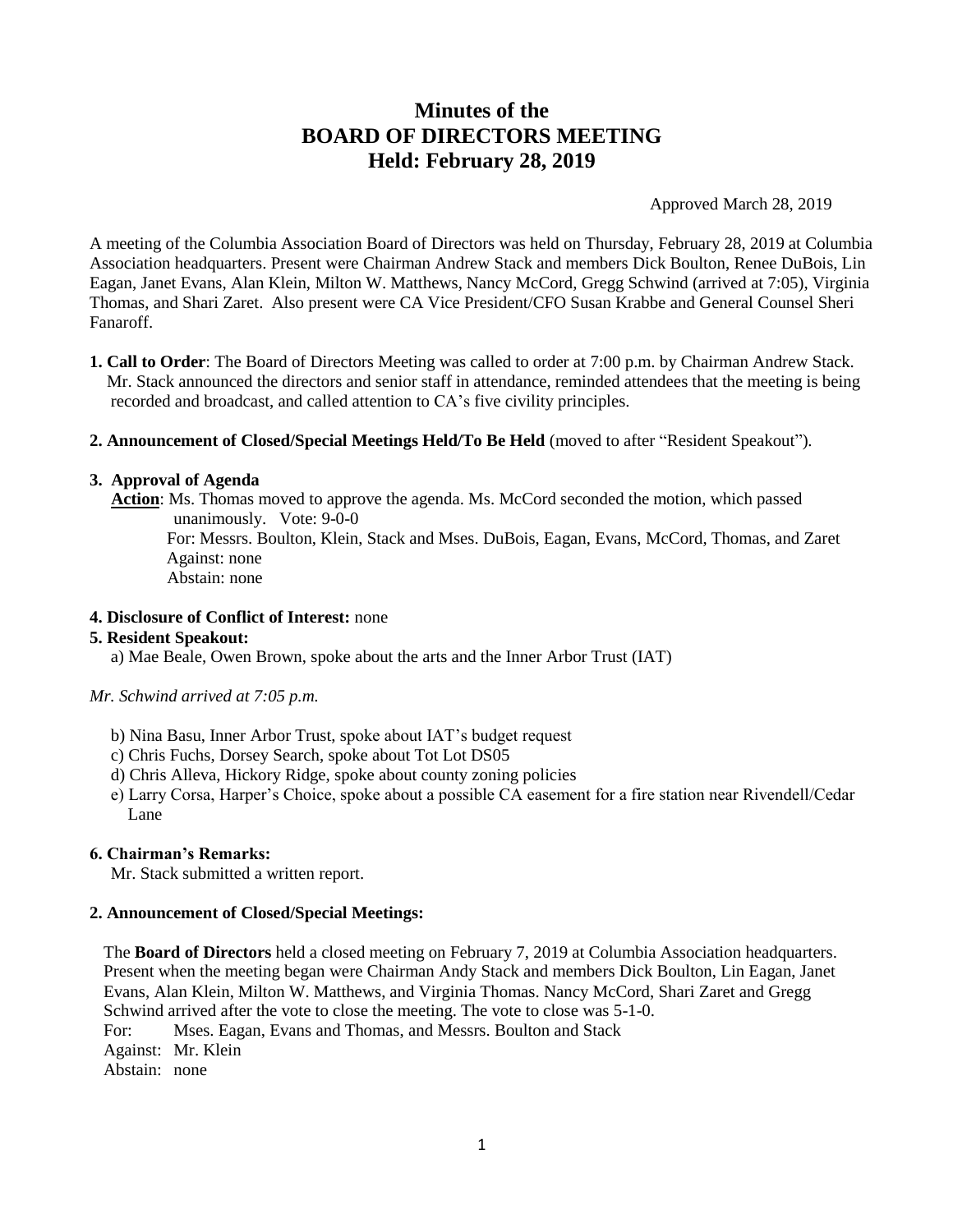The closed meeting was authorized under the Maryland Homeowners Act, Md. Code, Real Property §11B-111(4)(i) discussion of matters pertaining to employees and personnel, (iii) consultation with legal counsel on legal matters, and (vi) consideration of the terms or conditions of a business transaction in the negotiation stage if the disclosure could adversely affect the economic interests of the homeowners association. The meeting was closed from 7:04 p.m. until 9:55 p.m. to discuss various topics requiring the advice of legal counsel.

The **Architectural Resource Committee** held a closed meeting on February 11, 2019. Members present were Sheri Fanaroff, Deb Bach, Carl McKinney, and Gracie Bradford. The vote to close the meeting was 4-0-0.

The closed meeting was authorized under the Maryland Homeowners Act, Md. Code, Real Property §11B-111(4)(iv**)** consultation with staff personnel, consultants, attorneys, board members or other persons in connection with pending or potential litigation or other legal matters. The meeting was closed from 1:04 p.m. until 2:00 p.m. for discussion of new and ongoing covenant cases.

The **Board of Directors** held a closed meeting on February 14, 2019 at Columbia Association headquarters. Present were Chairman Andy Stack and members Dick Boulton, Renee DuBois, Lin Eagan, Janet Evans, Alan Klein, Milton W. Matthews, Nancy McCord, Gregg Schwind, Virginia Thomas, and Shari Zaret. The vote to close was 8-2-0.

For: Mses. DuBois, Eagan, Evans, McCord, Thomas and Zaret, and Messrs. Boulton and Stack Against: Messrs. Klein and Schwind Abstain: none

The closed meeting was authorized under the Maryland Homeowners Act, Md. Code, Real Property §11B-111(4)(iii), consultation with legal counsel on legal matters. The meeting was closed from 9:46 p.m. until 11:00 p.m. to discuss a legal issue.

### **7. Reports/Presentations**

(a) President's Report

 Mr. Matthews submitted a written report. He also said CA's new Human Resources Director is Monica McMellon-Ajayi. Ms. McMellon-Ajayi then introduced herself to the Board.

- (b) Report from the CA Representatives to the Inner Arbor Trust Board of Directors Lin Eagan submitted a written report.
- (c) Financial Reports none

# **8. Board Action**

- (a) Consent Agenda
	- 1. **Approval of Minutes** of January 24, 2019 BOD meeting The minutes were approved by consent.
- (b) Board Votes
	- 1. Approve Draft Conditional FY20 Rates

**Action:** Mr. Schwind moved to reduce fitness club and pool rates for Columbia residents by 10%. Ms. McCord seconded the motion, which failed. Vote: 2-7-1.

For: Ms. DuBois and Mr. Schwind

Against: Mses. Eagan, Evans, McCord, Thomas and Zaret; and Messrs. Boulton, Stack Abstain: Mr. Klein

Action: Ms. McCord moved to leave fitness club and pool rates for Columbia residents unchanged for FY20.

Mr. Schwind seconded the motion, which failed. Vote: 2-6-2.

For: Ms. McCord and Mr. Schwind

Against: Mses. Eagan, Evans, Thomas and Zaret; and Messrs. Boulton and Stack Abstain: Ms. Dubois and Mr. Klein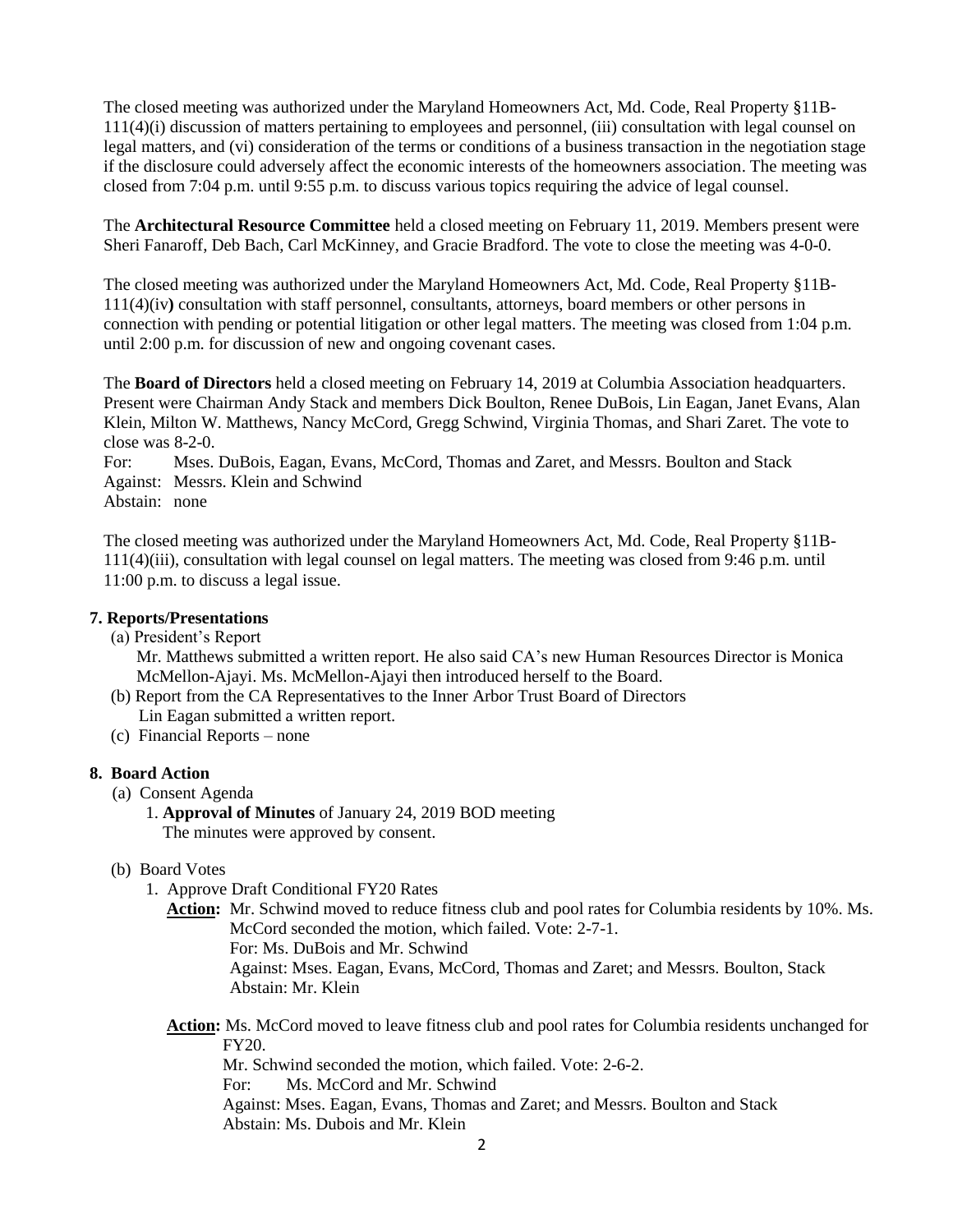- **Action:** Mr. Stack moved to accept FY 20 membership changes recommended by staff: 1) redefine "family membership" to allow adult children to remain on the membership at no additional fee through age 25; and 2) create a Student 90-day 1Fit pass for any student with current high school or college identification. Mr. Boulton seconded the motion, which passed unanimously.
- **Action:** Mr. Schwind moved to have the 10% discount for senior citizens apply to fitness plan renewals as well as to new memberships. Ms. McCord seconded the motion, which failed. Vote: 4-5-1. For: Messrs. Klein and Schwind; and Mses. McCord and Zaret Against: Mses. Eagan, Evans, and Thomas; and Messrs. Boulton and Stack Abstain: Ms. DuBois

**Action:** Mr. Stack moved to approve the submitted rates, as amended. Mr. Boulton seconded the motion, which passed. Vote: 9-1-0. For: Mses. DuBois, Eagan, Evans, McCord, Thomas, and Zaret; and Messrs. Boulton, Klein and Stack Against: Mr. Schwind Abstain: none

- 2. Approve Changes to the Conditional FY 2020 Capital Budget Ms. Krabbe explained that the cost of repairing the Fairway Hills Golf Club bridge and developing alternatives will be \$250,000, instead to the \$175,000 requested in the budget.
	- Action: Mr. Stack moved to approve moving \$75,000 from the "Columbia-wide bridge replacement" line of the capital budget to the "Fairway Hills Golf Club – Bridge and Boardwalk" line. Ms. DuBois seconded the motion, which passed unanimously.
	- **Action:** Mr. Boulton moved to approve \$130,000 to replace Dorsey Search Tot Lot DS05 and replace no more tot lots until the Board develops a policy on tot lots. Mr. Stack seconded the motion, which passed. Vote: 6-1-3 For: Messrs. Boulton, Klein and Stack; and Mses. DuBois and Eagan and McCord Against: Mr. Schwind Abstain: Mses. Evans, Thomas, and Zaret

The proposed FY20 Conditional Capital Budget includes \$100,000 for Lakefront Master Plan Design and Implementation. Mr. Stack suggested that \$50,000 be reserved to potentially make improvements to a neighborhood square proposed by Howard Hughes Corp. (HHC) instead of being added to funds already in the conditional budget for design of a Lakefront Master Plan.

CA Open Space and Facilities Services Director Dennis Mattey explained that such improvements would be on CA property adjacent to the neighborhood square land owned by HHC.

The Board voted on the following items without making separate motions for each one.

**Action:** Approve an additional \$50,000 for Lakefront master plan design and implementation. The motion failed. Vote: 3-6-1

For: Mses. Eagan and Evans, and Mr. Schwind

Against: Mses. DuBois, Thomas, McCord and Zaret; and Messrs. Boulton and Klein Abstain: Mr. Stack

Action: Approve the rest of the proposed amendments to the FY 20 Capital Budget. The motion passed unanimously.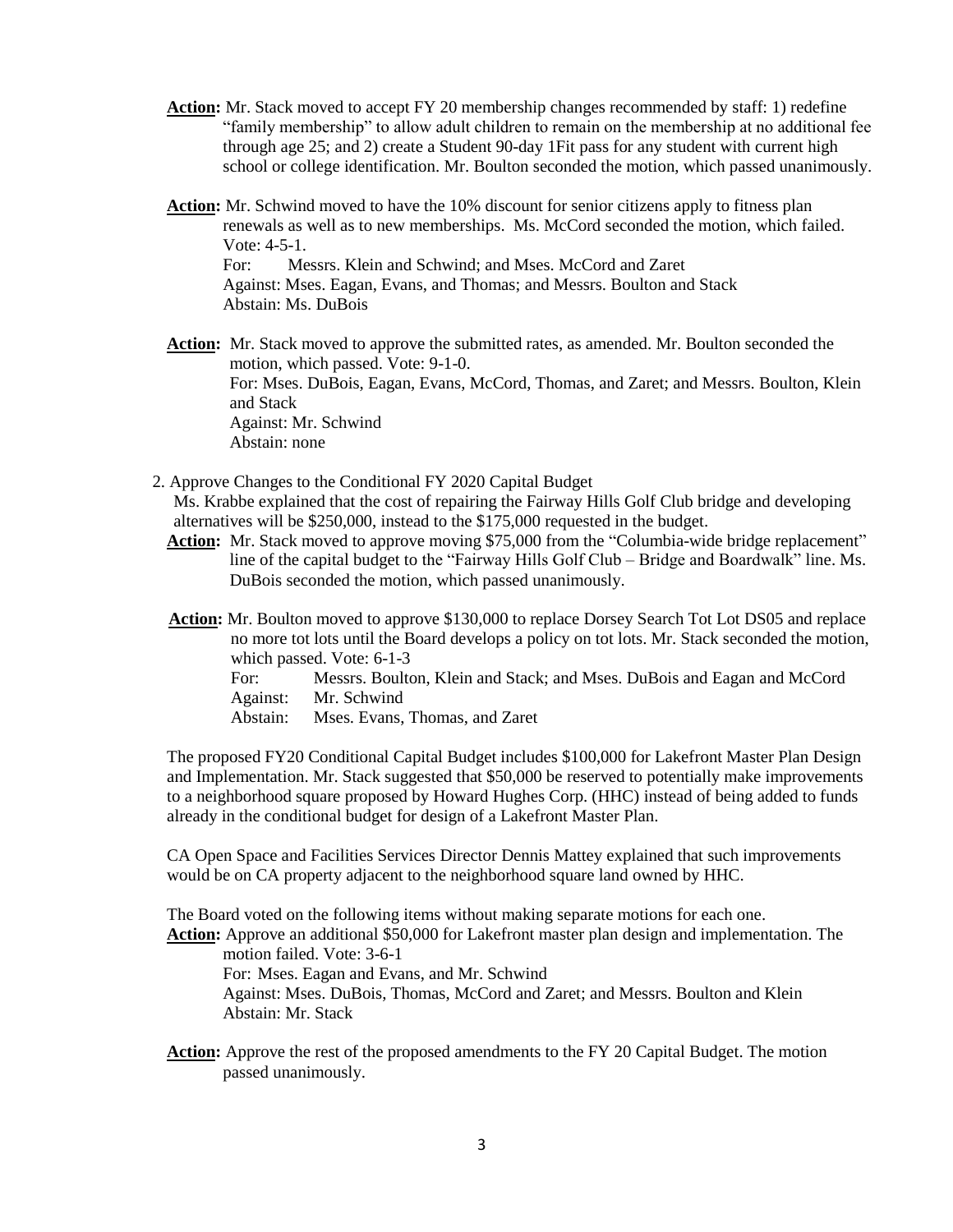- **Action:** Ms. Dubois moved to increase the Aquatics Department budget by the \$50,000 amount originally proposed for Lakefront master plan design. The funds would be used for a design to convert an outdoor pool to an indoor pool. Ms. Thomas seconded the motion, which passed. Vote: 6-4-0. For: Messrs. Boulton, Klein and Schwind; and Mses. DuBois, Thomas and Zaret Against: Mses., Eagan, Evans, and McCord; and Mr. Stack Abstain: none
- 3. Approve Changes to the Conditional FY 2020 Operating Budget The Board voted on the following items without making separate motions for each one.

Action: Approval of changes to income. The motion passed unanimously.

**Action:** Approve \$22,500 for website redevelopment. The motion passed unanimously.

**Action:** Approve a \$157,000 grant to the Inner Arbor Trust for its overhead operations cost. The motion passed. Vote: 8-2-0.

For: Mses. DuBois, Eagan, Evans, McCord, Thomas and Zaret; and Messrs. Schwind and **Stack** 

Against: Messrs. Boulton and Klein Abstain: none

- **Action:** Approve reducing the Open Space Salary and Wages budget by \$65,000. The motion passed unanimously.
- **Action:** Approve reducing the Open Space "other fees" expense category by \$55,000. The motion passed unanimously.
- **Action:** Approve a \$5,000 decrease in the "Repairs and Maintenance" category, for each of CA's three fitness clubs (totaling \$15,000). The motion passed. Vote: 8-1-1. For: Mses., Eagan, Evans, McCord, Thomas and Zaret; and Messrs. Boulton, Klein and Stack Against: Mr. Schwind Abstain: Ms. DuBois
- Action: Mr. Schwind moved to remove a \$20,000 request for consulting fees. Mr. Boulton seconded the motion, which failed. Vote: 3-6-1. For: Ms. DuBois, and Messrs. Boulton and Schwind Against: Mses. Eagan, Evans, McCord, Thomas and Zaret; and Mr. Stack Abstain: Mr. Klein
- **Action:** Mr. Schwind moved that the Board must approve use of the \$20,000 before a consulting contractor is selected. Mr. Klein seconded the motion, which passed. Vote: 8-1-1. For: Mses. DuBois, Eagan, Evans, and McCord, and Messrs. Boulton, Klein, Schwind and Stack Against: Ms. Zaret Abstain: Ms. Thomas
- **Action:** Approve the rest of the proposed amendments to the FY20 Operating Budget. The motion passed unanimously.

The Board discussed the application form/process for CA's Community Services grants. CA also gives the Community Foundation of Howard County funds that the foundation grants to other groups. Director Michelle